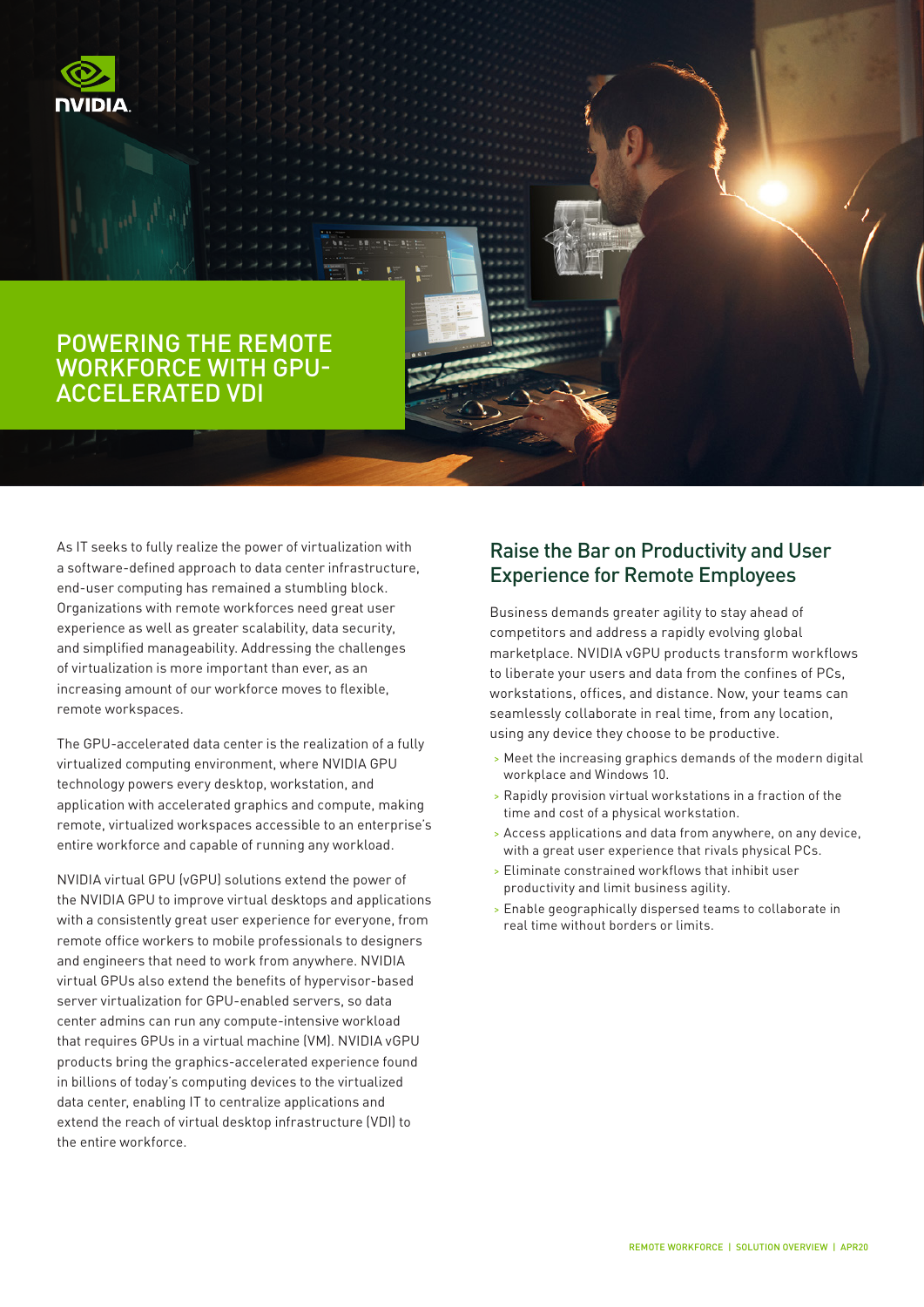## Cost-Effective Performance with Enterprise-Grade Manageability

Today, IT organizations must support a broad and diverse workforce that includes remote, distributed offices, as well as mobile users. NVIDIA vGPU products allow IT to centralize data and applications in the data center and extend the reach of VDI to the entire workforce, delivering virtual workspaces with improved IT manageability, security, and performance that increases user satisfaction and reduces support costs.

- > Reduce help desk support costs with a consistently great experience that delights VDI and app virtualization users.
- > Achieve cost-effective performance with a true enterprisegrade GPU solution.
- > Experience enterprise-grade manageability for reduced lifecycle costs, from design to ongoing operations.

## Knowledge Worker VDI

**Recommended VDI Solutions for Knowledge Workers**

| <b>COST-OPTIMIZED BUNDLE</b>                                                                                                                                                                                             | <u> FLEXIBILITY-OPTIMIZED BUNDLE </u>                                                                                                                                                       |  |
|--------------------------------------------------------------------------------------------------------------------------------------------------------------------------------------------------------------------------|---------------------------------------------------------------------------------------------------------------------------------------------------------------------------------------------|--|
| > 2-socket, 2U rack server<br>$> 2-4$ vCPUs<br>> 6-8 GB memory, per user<br>> Up to 3x NVIDIA M10 GPUs (1B user profile)<br>> Up to 96x concurrent user (CCU) licenses of NVIDIA GRID®<br>Virtual PC (GRID vPC) software | > 2-socket, 2U rack server<br>$> 2-4$ vCPUs<br>> 6-8 GB memory, per user<br>> Up to 6x NVIDIA T4 Tensor Core GPUs (1B user profile)<br>> Up to 96x CCU licenses of NVIDIA GRID vPC software |  |
| lution Details                                                                                                                                                                                                           |                                                                                                                                                                                             |  |

**[NVIDIA GRID VIRTUAL PC \(GRID vPC\)](https://www.nvidia.com/en-us/data-center/virtual-pc-apps/) software** accelerates office productivity applications, WebGL, and streaming video and supports highresolution and multiple monitors for knowledge worker VDI workloads.

## High-Performance Virtual Workstations

#### **Recommended Virtual Workstation Solutions**

| <b>LIGHT TO MEDIUM USERS</b>                                                                                                                                                                                                                                                                                      | <b>HEAVY USERS</b>                                                                                                                                                                                       |
|-------------------------------------------------------------------------------------------------------------------------------------------------------------------------------------------------------------------------------------------------------------------------------------------------------------------|----------------------------------------------------------------------------------------------------------------------------------------------------------------------------------------------------------|
| > 2-socket, 2U rack server<br>$> 8$ vCPUs<br>> 16-32 GB memory, per user<br>> Up to 6x NVIDIA T4 GPUs (4Q user profile) or Up to 2x Quadro<br>RTX <sup>™</sup> 6000 or RTX 8000 (4Q or 6Q user profile)<br>> Up to 16-24 CCU licenses of NVIDIA Quadro® Virtual Data Center<br>Workstation (Quadro vDWS) software | > 2-socket, 2U rack server<br>$> 12 + v$ CPUs<br>> > 96 GB memory, per user<br>> Up to 2x RTX 6000 or RTX 8000 GPUs (8Q or 12Q user profile)<br>> Up to 8-12 CCU licenses of NVIDIA Quadro vDWS software |

#### **Solution Details**

**Solution Details**

**[NVIDIA Quadro Virtual Data Center Workstation \(Quadro vDWS\) software](https://www.nvidia.com/en-us/design-visualization/quadro-vdws/)** accelerates professional visualization applications, including Autodesk Revit and Maya, Dassault CATIA, Solidworks, Esri ArcGIS Pro, and Siemens NX.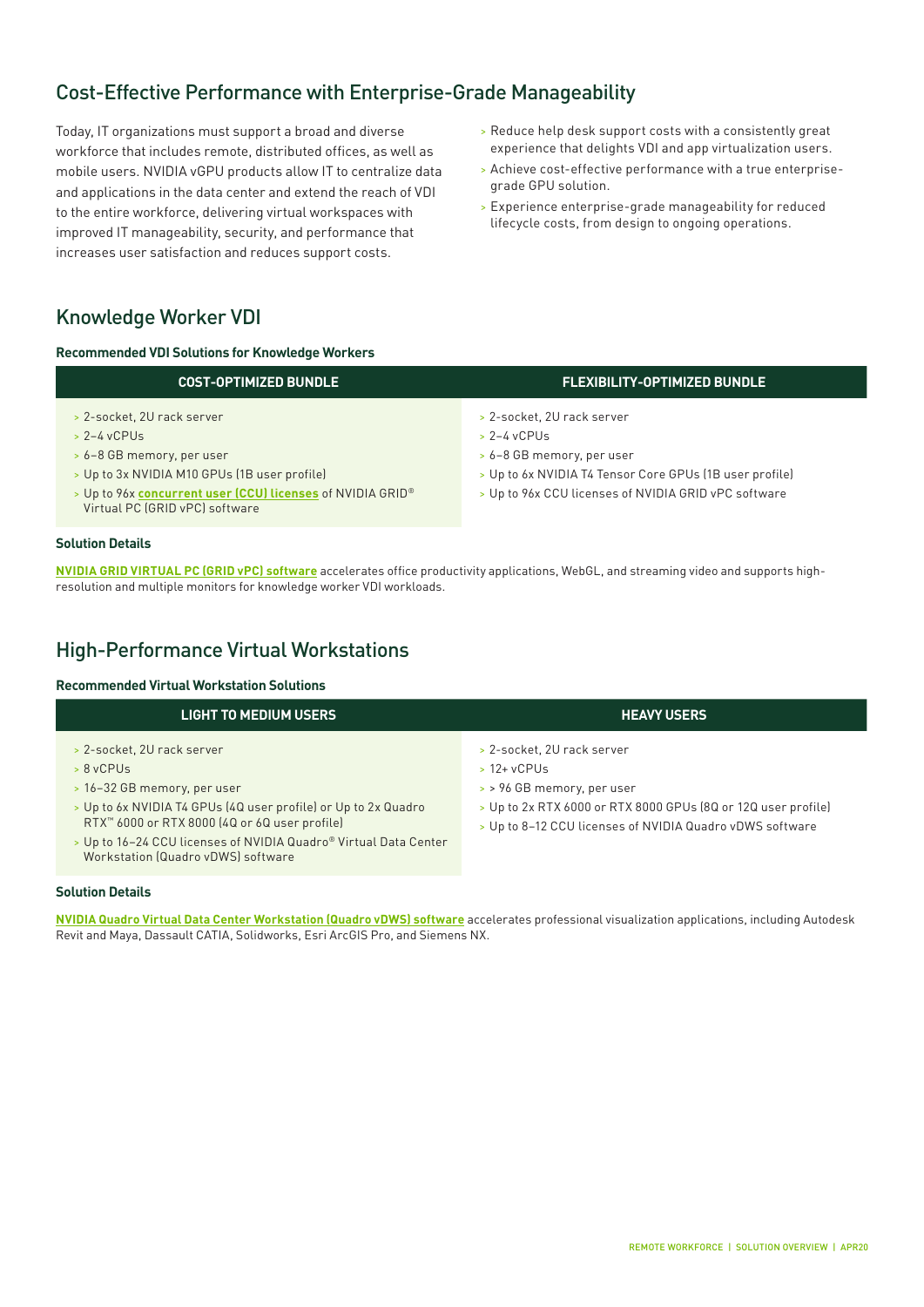# CUSTOMER EXAMPLES

| <b>BROWNING</b><br><b>DAY MULLINS</b><br><b>DIERDORF</b><br>LEADERSHIP + DESIGN®                                                                                                                                                                                                                                                                                                                                                                        | <b>DigitalGlobe</b> <sup>®</sup>                                                                                                                                                                                                                                                                                                                    | gouldevans                                                                                                                                                                                                                                                                                                                                                                     | GRÍMME                                                                                                                                                                                                                                                                                                                                                                                                                                                                                                                                                                                                                                                                                                                                                                                                                                                                                                                                                                                                                                                                                                                                       |
|---------------------------------------------------------------------------------------------------------------------------------------------------------------------------------------------------------------------------------------------------------------------------------------------------------------------------------------------------------------------------------------------------------------------------------------------------------|-----------------------------------------------------------------------------------------------------------------------------------------------------------------------------------------------------------------------------------------------------------------------------------------------------------------------------------------------------|--------------------------------------------------------------------------------------------------------------------------------------------------------------------------------------------------------------------------------------------------------------------------------------------------------------------------------------------------------------------------------|----------------------------------------------------------------------------------------------------------------------------------------------------------------------------------------------------------------------------------------------------------------------------------------------------------------------------------------------------------------------------------------------------------------------------------------------------------------------------------------------------------------------------------------------------------------------------------------------------------------------------------------------------------------------------------------------------------------------------------------------------------------------------------------------------------------------------------------------------------------------------------------------------------------------------------------------------------------------------------------------------------------------------------------------------------------------------------------------------------------------------------------------|
| <b>Browning Day</b><br><b>Mullins Dierdorf</b><br>Architecture, Engineering,<br>and Construction (AEC)                                                                                                                                                                                                                                                                                                                                                  | <b>DigitalGlobe</b><br><b>Satellite Imaging</b>                                                                                                                                                                                                                                                                                                     | <b>Gould Evans</b><br><b>AFC</b>                                                                                                                                                                                                                                                                                                                                               | <b>Grimme</b><br>Landmaschinentechnik<br>Manufacturing                                                                                                                                                                                                                                                                                                                                                                                                                                                                                                                                                                                                                                                                                                                                                                                                                                                                                                                                                                                                                                                                                       |
| Because users are on<br>virtual workstations, they<br>can move around the<br>office to collaborate. And<br>because they can work<br>in a full 3D-modeling<br>environment, they don't<br>have to leave their work at<br>their desk when they go to<br>a meeting. This mobility<br>allows users to work<br>from home more easily,<br>improving productivity and<br>quality of life, as they don't<br>have to stay late at the<br>office to get work done. | The IT team is pleased<br>with how the new VDI<br>environment handles<br>increased demand when<br>users are working from<br>home and in the office.<br>"Here in Colorado when<br>a big snowstorm hits, our<br>VDI environment usage<br>ramps up considerably.<br>Thanks to NVIDIA GRID.<br>now everyone can be<br>just as productive from<br>home." | With increased<br>application performance,<br>Gould Evans designers<br>are more productive<br>inside and outside the<br>office. "We have solved<br>most of our remote<br>performance problems<br>with the Dell EMC and<br>NVIDIA VDI solution,"<br>says Wilson. "This<br>kind of performance<br>gain is already giving a<br>significant boost to our<br>overall productivity." | One of the biggest effects is on<br>how people work. Some local staff<br>frequently commute between<br>GRIMME's headquarters in Damme,<br>Germany, and another office<br>five miles away. In the past, they<br>needed a dedicated workstation at<br>each location. It was common for<br>employees to download files and<br>work from home on their mobile<br>workstations and come back to<br>the office the next day and upload<br>their files. Today, all that's changed.<br>"Now, users just have two cheap<br>thin clients. When they travel<br>between offices, they simply log<br>in and reconnect to their previous<br>session and continue working where<br>they left off," said Jan Hendrik<br>Meier, IT architect at Grimme. High-<br>performance thin clients also mean<br>the company's IT is now designed<br>for when the workforce becomes<br>more mobile and increasingly works<br>remotely. "Thanks to virtualized<br>desktops powered by NVIDIA virtual<br>GPU technology, when staff do<br>work outside the office, they tell us<br>that it's much easier because the<br>experience is much better than it<br>was before." |